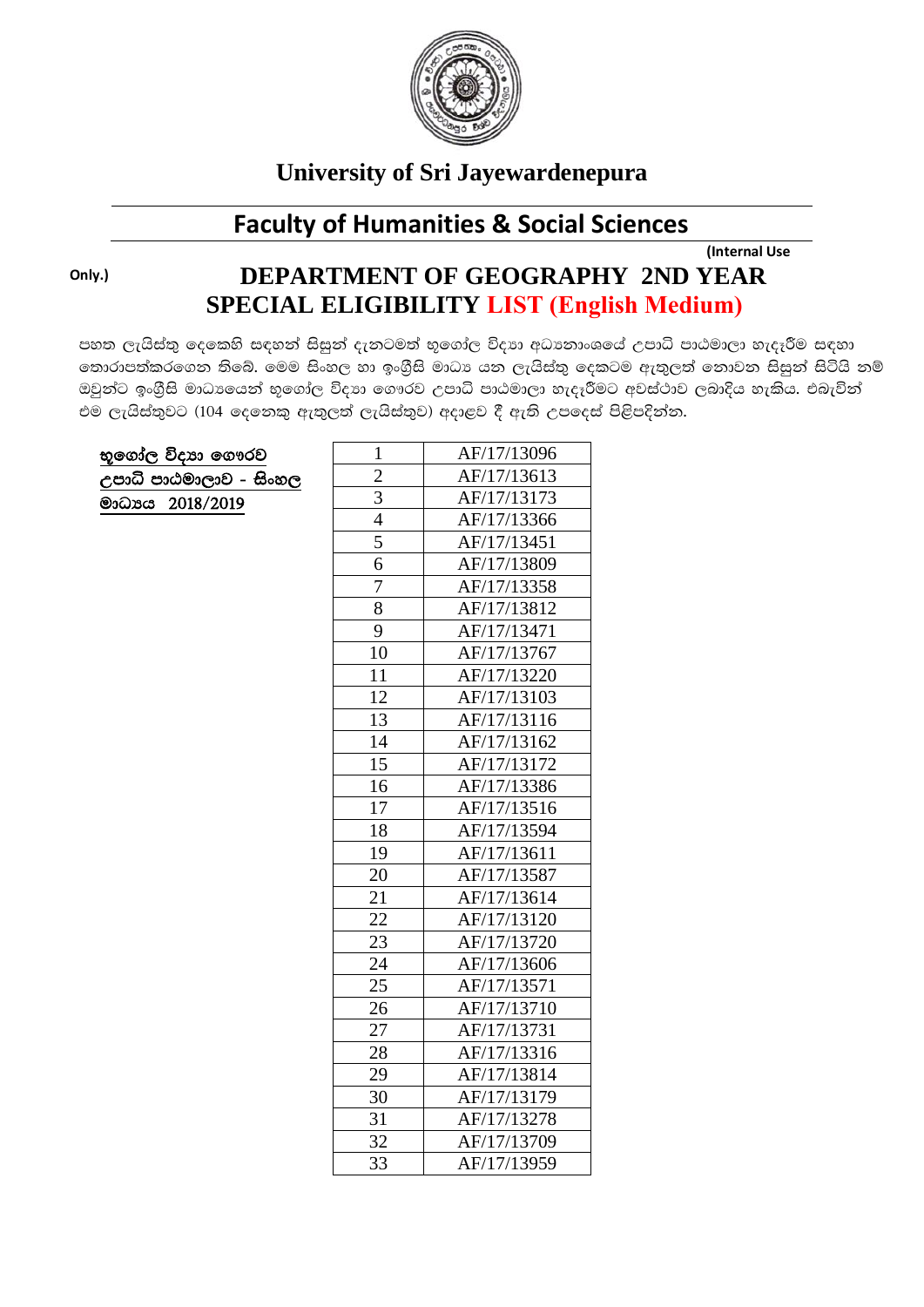| 34 | AF/17/13600 |
|----|-------------|
| 35 | AF/17/13745 |
| 36 | AF/17/14079 |
| 37 | AF/17/13180 |
| 38 | AF/17/13219 |
| 39 | AF/17/13430 |
| 40 | AF/17/13119 |
| 41 | AF/17/13124 |
| 42 | AF/17/13687 |
| 43 | AF/17/13622 |
| 44 | AF/17/13631 |
| 45 | AF/17/13652 |
| 46 | AF/17/13380 |
| 47 | AF/17/13396 |
| 48 | AF/17/13463 |
| 49 | AF/17/13263 |
| 50 | AF/17/13389 |
| 51 | AF/17/13109 |
| 52 | AF/17/13140 |
| 53 | AF/17/13334 |
| 54 | AF/17/13637 |
| 55 | AF/17/13778 |

### <u>භූගෝල විදහා ගෞරව උපාධි පාඨමාලාව - ඉංගීුසි මාධාපය 2018/2019</u>

|   | AF/15/11416 |
|---|-------------|
| 2 | AF/17/13148 |
| 3 | AF/17/13272 |
| 4 | AF/17/13578 |
| 5 | AF/17/13620 |
| 6 | AF/17/13815 |
|   | AF/17/14051 |
|   |             |